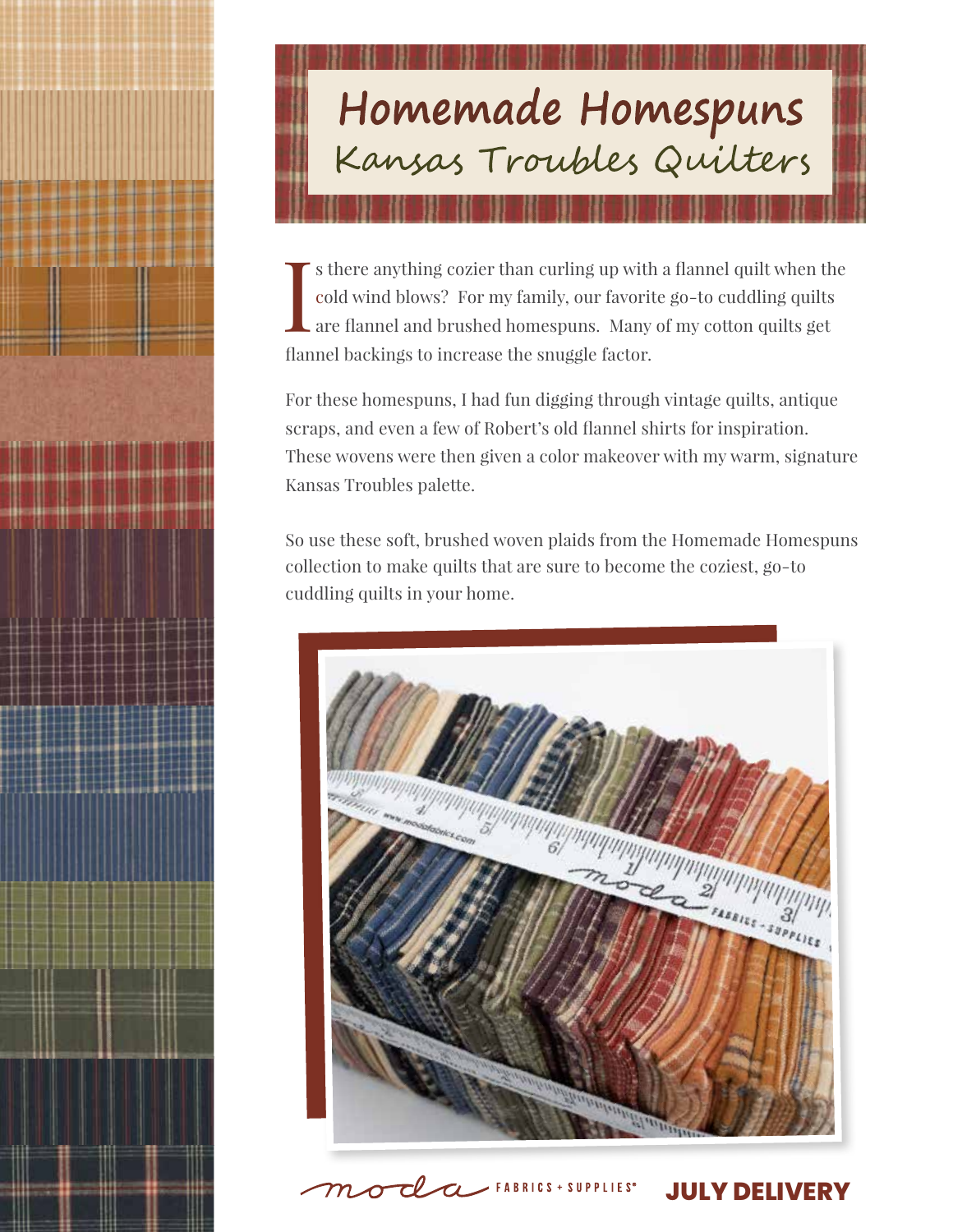## Homemade Homespuns Kansas Troubles Quilters



KT 21136 Welcome to the Neighborhood



KT 55143 Star Crossed 29" x 29" PP Friendly



KT 21085 Homespun Stars 74" x 74" LC Friendly

**Click Here To Shop This Collection** 



Breathe 14" x 22" PP Friendly



Pattern includes both quilts!

KT 55142 My Thoughts Exactly

modafabrics.com 40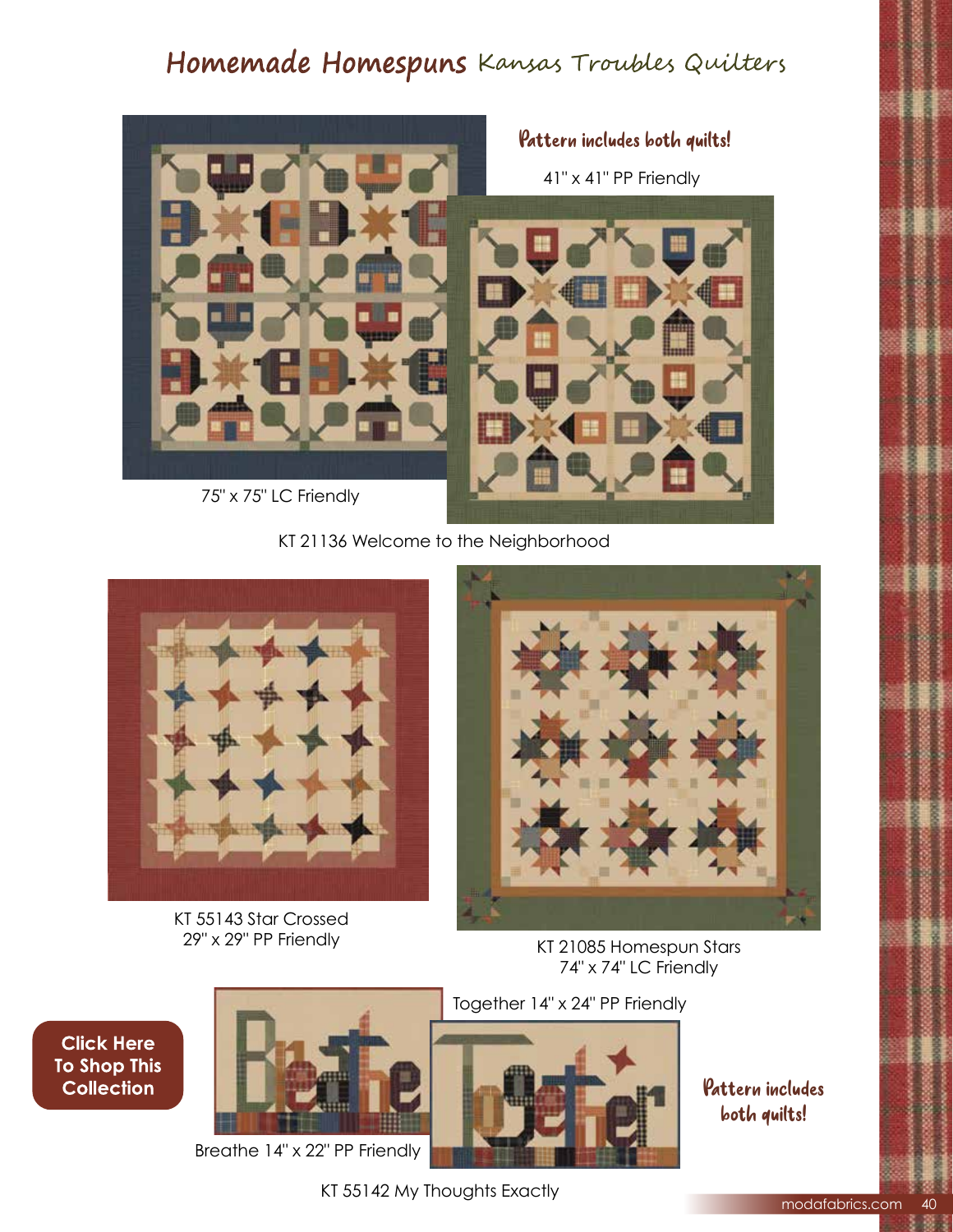## Homemade Homespuns Kansas Troubles Quilters